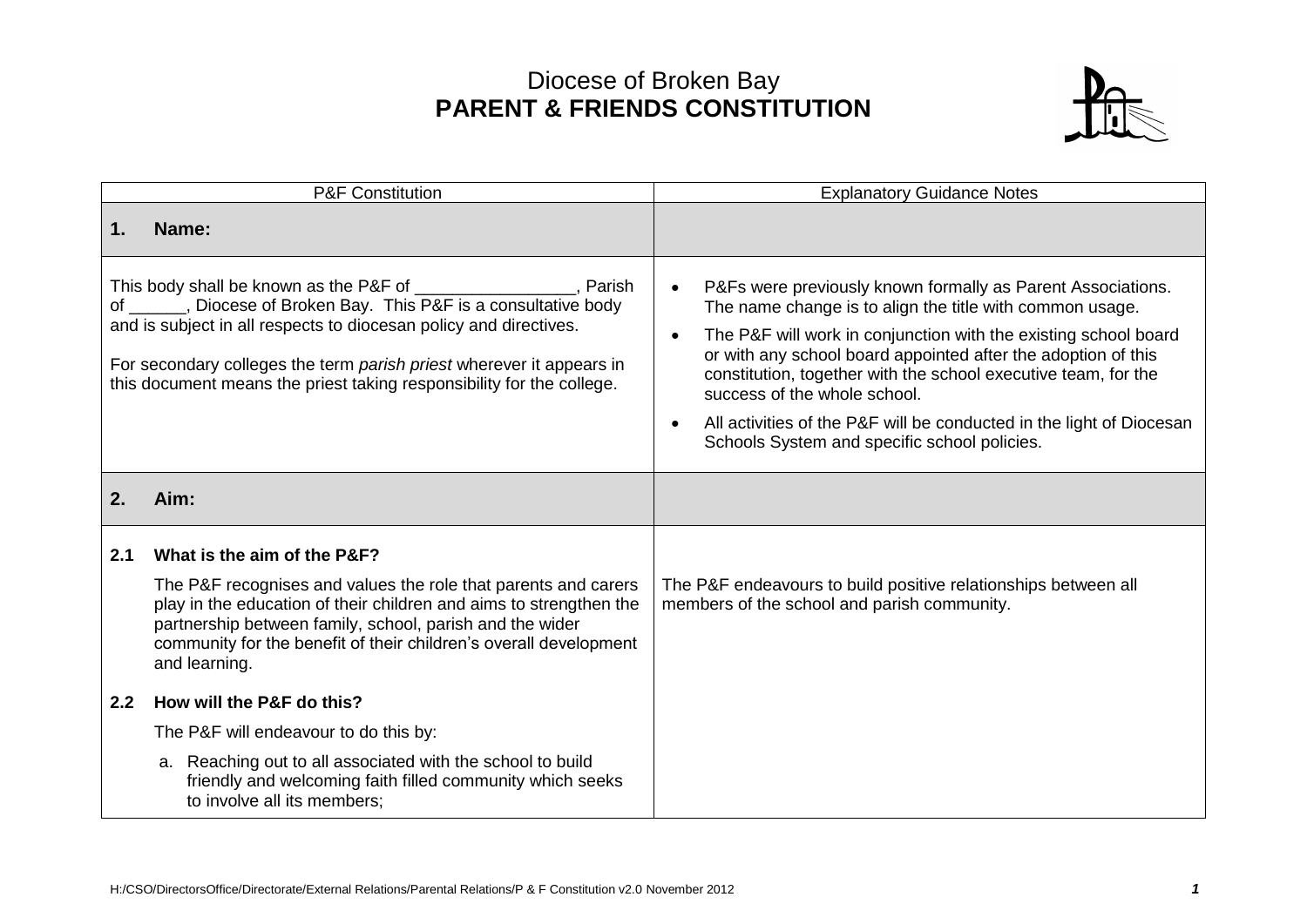|     |    | <b>P&amp;F Constitution</b>                                                                                                                                                                                       | <b>Explanatory Guidance Notes</b>                                                                                              |
|-----|----|-------------------------------------------------------------------------------------------------------------------------------------------------------------------------------------------------------------------|--------------------------------------------------------------------------------------------------------------------------------|
|     |    | b. Providing a parental perspective to assist the principal<br>and the school board (if the school has a board) in<br>decision making;                                                                            |                                                                                                                                |
|     |    | c. Raising funds to provide resources and opportunities for<br>enriching the learning environment of the school;                                                                                                  |                                                                                                                                |
|     |    | d. Supporting parents and carers in their parental<br>responsibilities and involvement in their children's learning<br>at home and school;                                                                        |                                                                                                                                |
|     |    | e. Providing opportunities for parents and carers to gain<br>insights into the life of the school, current developments in<br>education and Catholic education in particular;                                     |                                                                                                                                |
|     | f. | Providing a means for parents and carers to affiliate with<br>the Diocesan Parent Council and have a voice at diocesan<br>level and with the Council of Catholic School Parents<br>(CCSP NSW/ACT) at state level. |                                                                                                                                |
| 2.3 |    | To fulfil these endeavours, the P&F may assist:                                                                                                                                                                   |                                                                                                                                |
|     |    | a) School staff in the development of school policies through<br>consultation processes;                                                                                                                          | P&F teams support the school's strategic plan. Consultation<br>processes that include the P&F assist in setting priorities for |
|     | b) | In the provision of educational equipment and resources for<br>the school;                                                                                                                                        | educational equipment and resources as articulated in that strategic<br>plan.                                                  |
|     | C) | In activities such as:                                                                                                                                                                                            |                                                                                                                                |
|     |    | The organisation of social activities to bring parents<br>i)<br>together to enhance the community of the school; and                                                                                              |                                                                                                                                |
|     |    | Liaison with the parish community or communities to<br>ii)<br>develop effective relationships to further support the faith<br>development of students.                                                            |                                                                                                                                |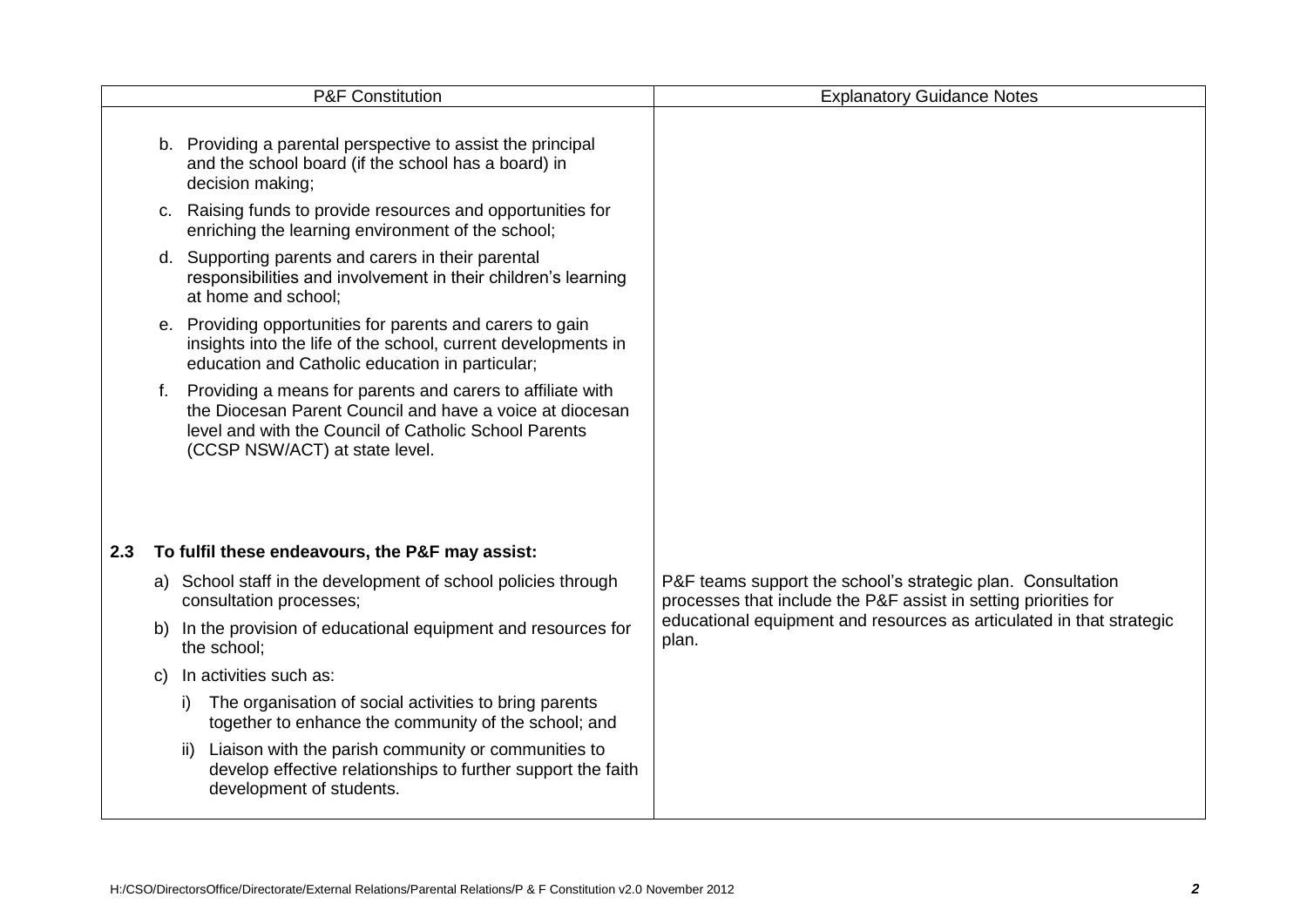| <b>P&amp;F Constitution</b>                                                                                                                                                                                                                                                                                                                                                                                                                                                                                                                                                                                                                                                                                                                                                                                                                              | <b>Explanatory Guidance Notes</b>                                                                                                                                                                                                                                                                                                                                                                                                                                                                                                                               |  |  |
|----------------------------------------------------------------------------------------------------------------------------------------------------------------------------------------------------------------------------------------------------------------------------------------------------------------------------------------------------------------------------------------------------------------------------------------------------------------------------------------------------------------------------------------------------------------------------------------------------------------------------------------------------------------------------------------------------------------------------------------------------------------------------------------------------------------------------------------------------------|-----------------------------------------------------------------------------------------------------------------------------------------------------------------------------------------------------------------------------------------------------------------------------------------------------------------------------------------------------------------------------------------------------------------------------------------------------------------------------------------------------------------------------------------------------------------|--|--|
| 3.<br>Limitation                                                                                                                                                                                                                                                                                                                                                                                                                                                                                                                                                                                                                                                                                                                                                                                                                                         |                                                                                                                                                                                                                                                                                                                                                                                                                                                                                                                                                                 |  |  |
| Are there any restrictions on the P&F?                                                                                                                                                                                                                                                                                                                                                                                                                                                                                                                                                                                                                                                                                                                                                                                                                   |                                                                                                                                                                                                                                                                                                                                                                                                                                                                                                                                                                 |  |  |
| The P&F is an unincorporated association and has no legal identity<br>separate from it members. It is a consultative body established within<br>the parish under the auspices of the principal of the school, who is<br>responsible for carrying out the policies and directives of the Bishop<br>and the Catholic Schools Office.                                                                                                                                                                                                                                                                                                                                                                                                                                                                                                                       | Diocesan systemic schools are not legal entities in their own right.<br>Therefore parent bodies which are part of the school cannot take on a<br>legal identity of their own. P&Fs must not be separately incorporated.<br>The P&F recognises the need to act with respect for:                                                                                                                                                                                                                                                                                 |  |  |
| The P&F has no authority in the day-to-day operation or management<br>of the school.                                                                                                                                                                                                                                                                                                                                                                                                                                                                                                                                                                                                                                                                                                                                                                     | The role of the parish priest with regard to decisions involving<br>$\bullet$<br>school/parish property;                                                                                                                                                                                                                                                                                                                                                                                                                                                        |  |  |
| The P&F must seek the consent of the parish priest and the principal<br>for activities which affect parish or school property and its use and has<br>no capacity to enter into contracts that affect parish land or facilities.<br>The Catholic Schools Office indemnifies each past and present<br>member of the executive committee for the time being of the P&F to<br>the full extent permitted by law against all liability arising as a result of<br>that person acting as a member of the executive committee of the P&F<br>unless either of the following applies:<br>the liability arises out of conduct involving a lack of good faith on<br>a)<br>the part of the executive committee member; or<br>the liability arises out of conduct of the executive committee<br>b)<br>member known to the executive committee member to be<br>wrongful. | The authority and responsibility of the principal in making<br>$\bullet$<br>decisions relating to the school and / or any activity using the<br>school's name:<br>The need for any matter affecting an individual person, student,<br>$\bullet$<br>parent or staff member to be directed immediately and without<br>discussion to the principal or their delegate (assistant principal,<br>year coordinator);<br>The role of the school board (if the school has a board); and<br>$\bullet$<br>The established protocols of the school and parish.<br>$\bullet$ |  |  |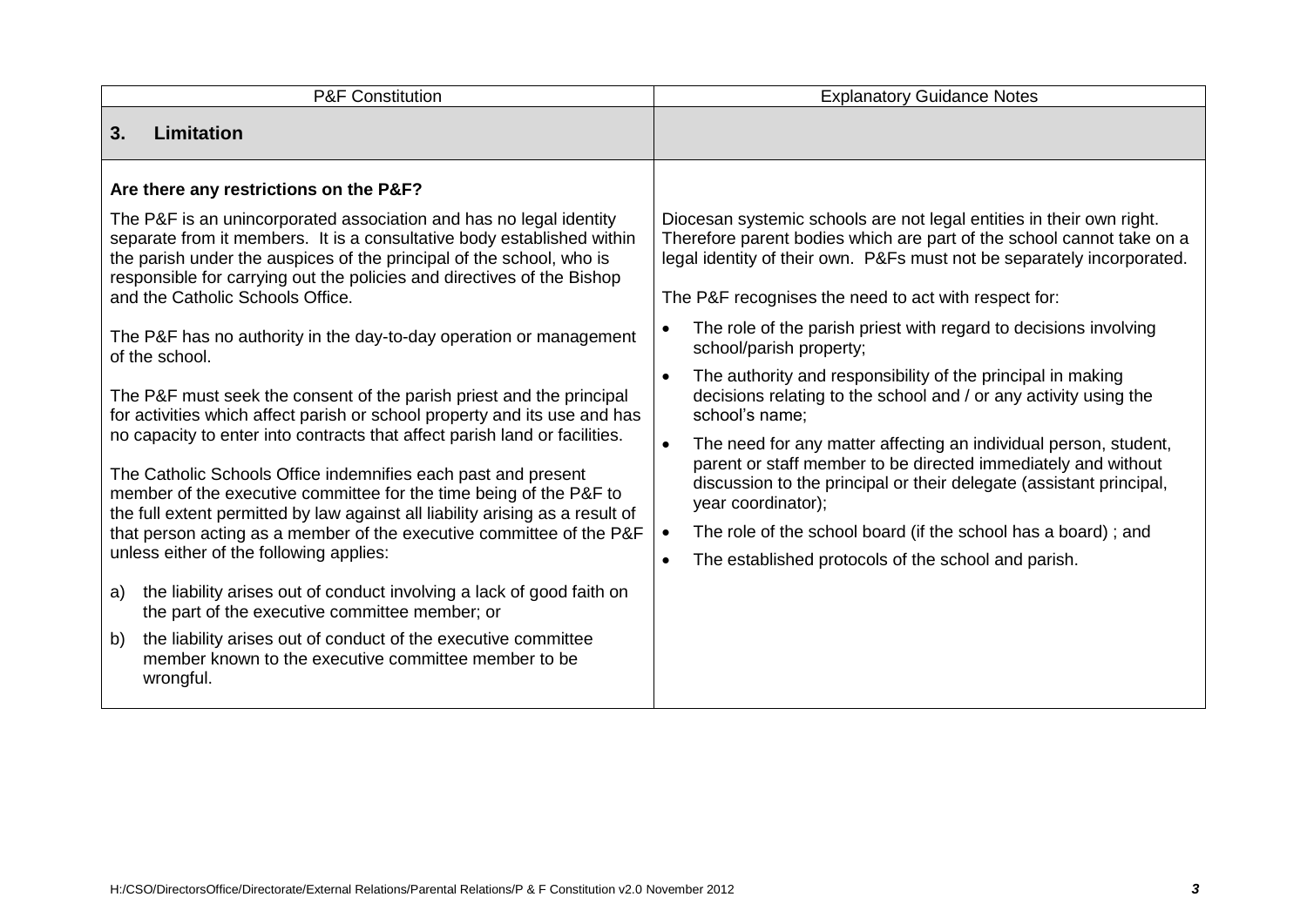| <b>P&amp;F Constitution</b>                                                                                                                                                                                                                                                                                                                                                                                                               |                      |                                                                                                                                                                                                                                                                                                                                                                                                                                                                                                                                                                                                                                                                           | <b>Explanatory Guidance Notes</b>                                                                                                                                                                                                                                                                                                                                                                                                                                                                                                                                                                                                                               |
|-------------------------------------------------------------------------------------------------------------------------------------------------------------------------------------------------------------------------------------------------------------------------------------------------------------------------------------------------------------------------------------------------------------------------------------------|----------------------|---------------------------------------------------------------------------------------------------------------------------------------------------------------------------------------------------------------------------------------------------------------------------------------------------------------------------------------------------------------------------------------------------------------------------------------------------------------------------------------------------------------------------------------------------------------------------------------------------------------------------------------------------------------------------|-----------------------------------------------------------------------------------------------------------------------------------------------------------------------------------------------------------------------------------------------------------------------------------------------------------------------------------------------------------------------------------------------------------------------------------------------------------------------------------------------------------------------------------------------------------------------------------------------------------------------------------------------------------------|
| 4.                                                                                                                                                                                                                                                                                                                                                                                                                                        |                      | <b>Membership</b>                                                                                                                                                                                                                                                                                                                                                                                                                                                                                                                                                                                                                                                         |                                                                                                                                                                                                                                                                                                                                                                                                                                                                                                                                                                                                                                                                 |
| Who can be a member?<br>Membership is open to all parents or carers of students attending the<br>school and to members of the parish community.<br>The parish priest and principal shall be members, ex-officio, of the<br>P&F and of all its committees.<br>Members of the school staff may also become members of the P&F.<br>The parish priest may choose to appoint another priest, deacon or<br>pastoral associate to represent him. |                      |                                                                                                                                                                                                                                                                                                                                                                                                                                                                                                                                                                                                                                                                           | Because the P&F is a vehicle for community involvement in the school<br>it tries to find ways to include all. A member of the P&F does not have<br>to be the parent of a student at the school. Members of the parish<br>may also join.<br>Ex-officio means these individuals are members by right of the position<br>they hold. Ex-officio members have the same rights as ordinary<br>members, including voting, however, they do not always choose to<br>exercise these rights. Although the priest's responsibilities often<br>preclude active involvement in P&F meetings an invitation should be<br>extended once dates have been finalised for the year. |
| 5.                                                                                                                                                                                                                                                                                                                                                                                                                                        |                      | <b>Management</b>                                                                                                                                                                                                                                                                                                                                                                                                                                                                                                                                                                                                                                                         |                                                                                                                                                                                                                                                                                                                                                                                                                                                                                                                                                                                                                                                                 |
| 5.1                                                                                                                                                                                                                                                                                                                                                                                                                                       | a)<br>b)<br>C)<br>d) | What is the executive committee?<br>The executive committee is the group responsible for the<br>management of the P&F.<br>The executive committee comprises the president,<br>secretary, treasurer and the Diocesan Parent Council<br>representative together with the ex-officio members and<br>other members elected at a general meeting.<br>The parish priest (or priest representing feeder schools) and<br>principal are ex-officio members of the executive committee.<br>The executive committee has the power to make decisions<br>at executive meetings on behalf of the P&F when<br>appropriate and within the limits of clause 13.3 (allocation of<br>funds). |                                                                                                                                                                                                                                                                                                                                                                                                                                                                                                                                                                                                                                                                 |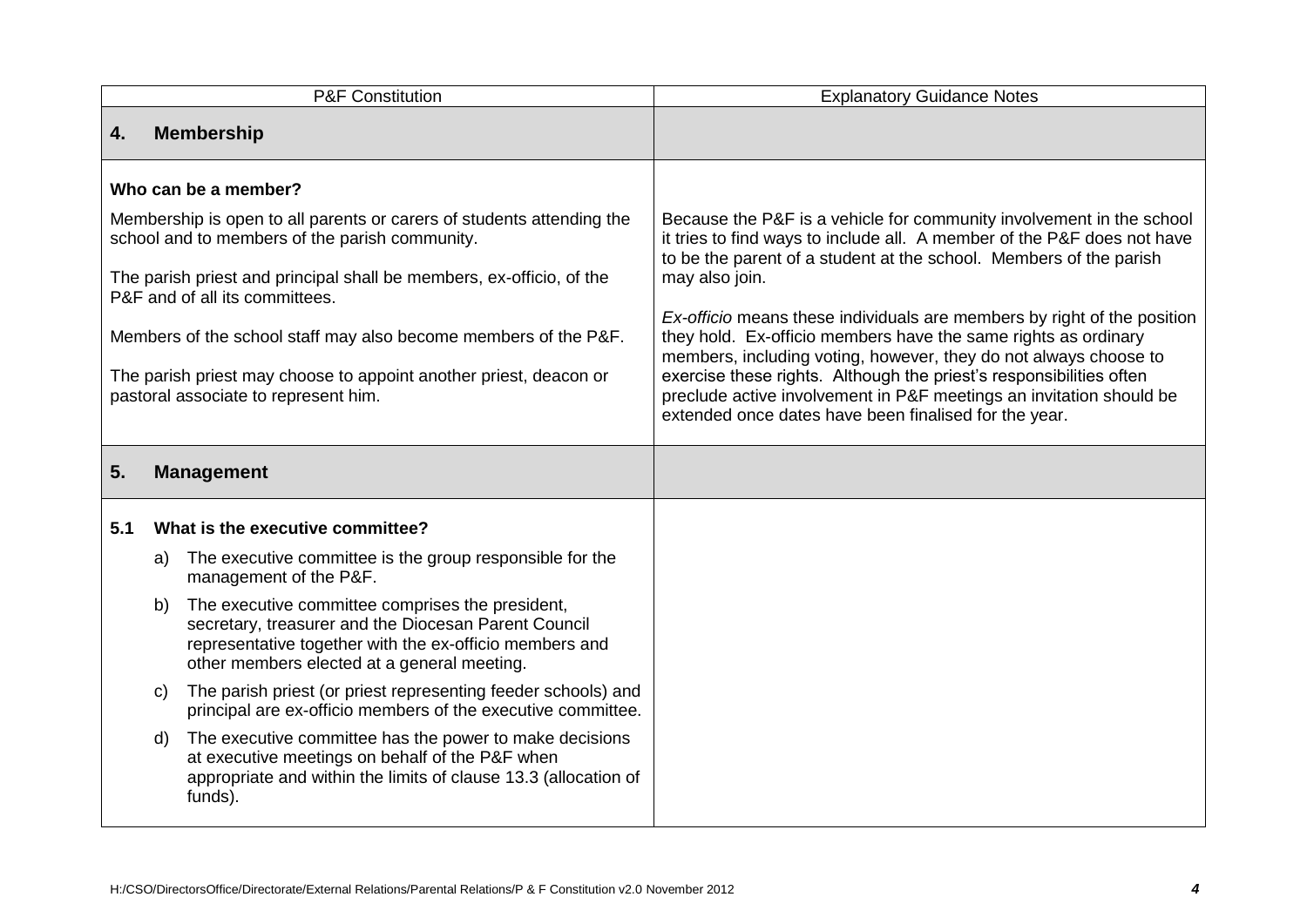|     | <b>P&amp;F Constitution</b>                                          |                                                                                                                                                                                                                                                                                                                                                                                                                                                                                                                                                                                                                                                                                      | <b>Explanatory Guidance Notes</b>                                                                                                                                                                                                                                                                                                                                                                                                                                                                                                                                                                                                                                                                                                                                                                                                                                                                                                                                                                                                                                                                             |  |
|-----|----------------------------------------------------------------------|--------------------------------------------------------------------------------------------------------------------------------------------------------------------------------------------------------------------------------------------------------------------------------------------------------------------------------------------------------------------------------------------------------------------------------------------------------------------------------------------------------------------------------------------------------------------------------------------------------------------------------------------------------------------------------------|---------------------------------------------------------------------------------------------------------------------------------------------------------------------------------------------------------------------------------------------------------------------------------------------------------------------------------------------------------------------------------------------------------------------------------------------------------------------------------------------------------------------------------------------------------------------------------------------------------------------------------------------------------------------------------------------------------------------------------------------------------------------------------------------------------------------------------------------------------------------------------------------------------------------------------------------------------------------------------------------------------------------------------------------------------------------------------------------------------------|--|
| 5.2 | What are the responsibilities of the executive committee?            |                                                                                                                                                                                                                                                                                                                                                                                                                                                                                                                                                                                                                                                                                      |                                                                                                                                                                                                                                                                                                                                                                                                                                                                                                                                                                                                                                                                                                                                                                                                                                                                                                                                                                                                                                                                                                               |  |
|     | a)<br>b)<br>$\mathsf{C}$<br>d)<br>$\epsilon$<br>f)<br>$\mathfrak{g}$ | The executive committee is responsible for:<br>Organising an appropriate induction process for executive<br>members:<br>Identifying and using opportunities that promote the aims of<br>the P&F:<br>Ensuring the P&F works collaboratively and co-operatively<br>with the principal, the school board (if the school has a<br>board) and the parish priest(s);<br>Ensuring the P&F's ongoing financial accountability (clause<br>$13$ Funds);<br>Organising general meetings (clause 10 general meetings);<br>Establishing and supervising committees that assist with the<br>work of the P&F (clause 14 subcommittees); and<br>Appointing delegates to the Diocesan Parent Council. | The executive committee meets with the principal prior to general<br>meetings to plan the activities of the P&F, to look at issues that have<br>been identified (preferably in writing), to plan the agenda for the<br>general meeting and consider the most suitable way of dealing with<br>issues raised.<br>There is scope in the election process for an executive team to decide<br>amongst themselves which roles they will fulfil.<br>Some schools find the position of vice-president useful because it<br>serves both as support for the president and as preparation for<br>presidency. Other roles can be considered in order to spread<br>responsibilities and make the workload more manageable such as:<br>Class parent coordinator<br>$\bullet$<br>Social events coordinator<br>$\bullet$<br>Parent education coordinator<br>$\bullet$<br>Public relations coordinator<br>$\bullet$<br>Fund-raising coordinator<br>$\bullet$<br>Family care coordinator<br>$\bullet$<br>Road safety coordinator<br>$\bullet$<br>Political action coordinator<br>$\bullet$<br>School board liaison<br>$\bullet$ |  |
|     |                                                                      |                                                                                                                                                                                                                                                                                                                                                                                                                                                                                                                                                                                                                                                                                      | Parish liaison<br>$\bullet$                                                                                                                                                                                                                                                                                                                                                                                                                                                                                                                                                                                                                                                                                                                                                                                                                                                                                                                                                                                                                                                                                   |  |
| 5.3 |                                                                      | How does the executive committee work?                                                                                                                                                                                                                                                                                                                                                                                                                                                                                                                                                                                                                                               |                                                                                                                                                                                                                                                                                                                                                                                                                                                                                                                                                                                                                                                                                                                                                                                                                                                                                                                                                                                                                                                                                                               |  |
|     | a)                                                                   | The executive committee is to meet by arrangement with the<br>principal (or nominee) for the effective planning and<br>management of the P&F.                                                                                                                                                                                                                                                                                                                                                                                                                                                                                                                                        | General meetings function more efficiently when the executive team<br>has a clear purpose and common goal.                                                                                                                                                                                                                                                                                                                                                                                                                                                                                                                                                                                                                                                                                                                                                                                                                                                                                                                                                                                                    |  |
|     | b)                                                                   | The executive committee must organise an executive<br>committee meeting prior to each general meeting for the<br>purpose of preparing the agenda and finalising<br>arrangements for the general meeting.                                                                                                                                                                                                                                                                                                                                                                                                                                                                             |                                                                                                                                                                                                                                                                                                                                                                                                                                                                                                                                                                                                                                                                                                                                                                                                                                                                                                                                                                                                                                                                                                               |  |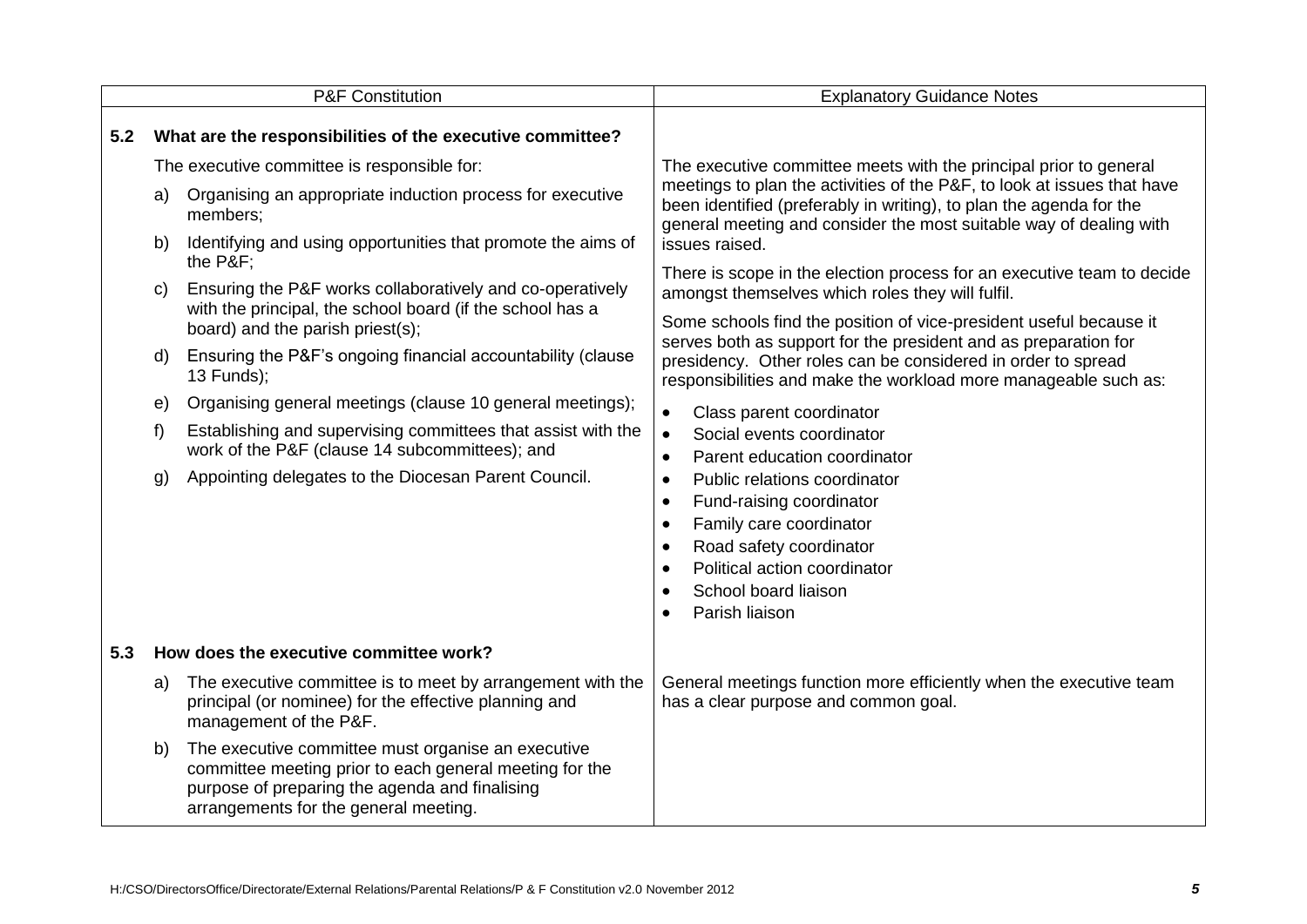|     |              | <b>P&amp;F Constitution</b>                                                                                                                                                  | <b>Explanatory Guidance Notes</b>                                                                                                      |
|-----|--------------|------------------------------------------------------------------------------------------------------------------------------------------------------------------------------|----------------------------------------------------------------------------------------------------------------------------------------|
|     | C)           | The executive committee meeting must comprise half of the<br>executive committee plus one. The principal or nominee<br>must be invited to every executive committee meeting. |                                                                                                                                        |
| 6.  |              | <b>Duties of Office</b>                                                                                                                                                      |                                                                                                                                        |
| 6.1 |              | What is the role of the president?                                                                                                                                           |                                                                                                                                        |
|     |              | The president:                                                                                                                                                               | The president communicates with the principal prior to each general                                                                    |
|     | a)           | Provides leadership and direction for the P&F by working<br>co-operatively and collaboratively with the principal.                                                           | meeting to discuss the agenda to ensure clarity of issues to be raised.                                                                |
|     | b)           | Promotes the aim of the P&F in dealings with its members.                                                                                                                    |                                                                                                                                        |
|     | $\mathbf{C}$ | Supports the executive committee members.                                                                                                                                    |                                                                                                                                        |
|     | d)           | Presides at all meetings. In the absence of the president<br>and vice president, the executive committee will elect a<br>person to preside at the meeting.                   |                                                                                                                                        |
|     | e)           | Ensures the efficient running of meetings.                                                                                                                                   |                                                                                                                                        |
|     | f)           | Prepares the agenda in consultation with the executive<br>committee.                                                                                                         |                                                                                                                                        |
|     | g)           | Ensures that minutes of the previous meeting are endorsed<br>as being an accurate record of what took place.                                                                 |                                                                                                                                        |
|     | h)           | Prepares and presents the annual president's report of the<br><b>P&amp;F.</b>                                                                                                |                                                                                                                                        |
| 6.2 |              | What is the role of the secretary?                                                                                                                                           |                                                                                                                                        |
|     |              | The secretary:                                                                                                                                                               | To help the flow of information from the secretary to the broader                                                                      |
|     | a)           | Manages the day-to-day communications and records of the<br><b>P&amp;F.</b>                                                                                                  | school community, the minutes of each meeting can be attached to the<br>school newsletter; as well as displayed on the school website. |
|     | b)           | Organises meetings, records accurate draft minutes and<br>gets them formalised at the subsequent meeting.                                                                    |                                                                                                                                        |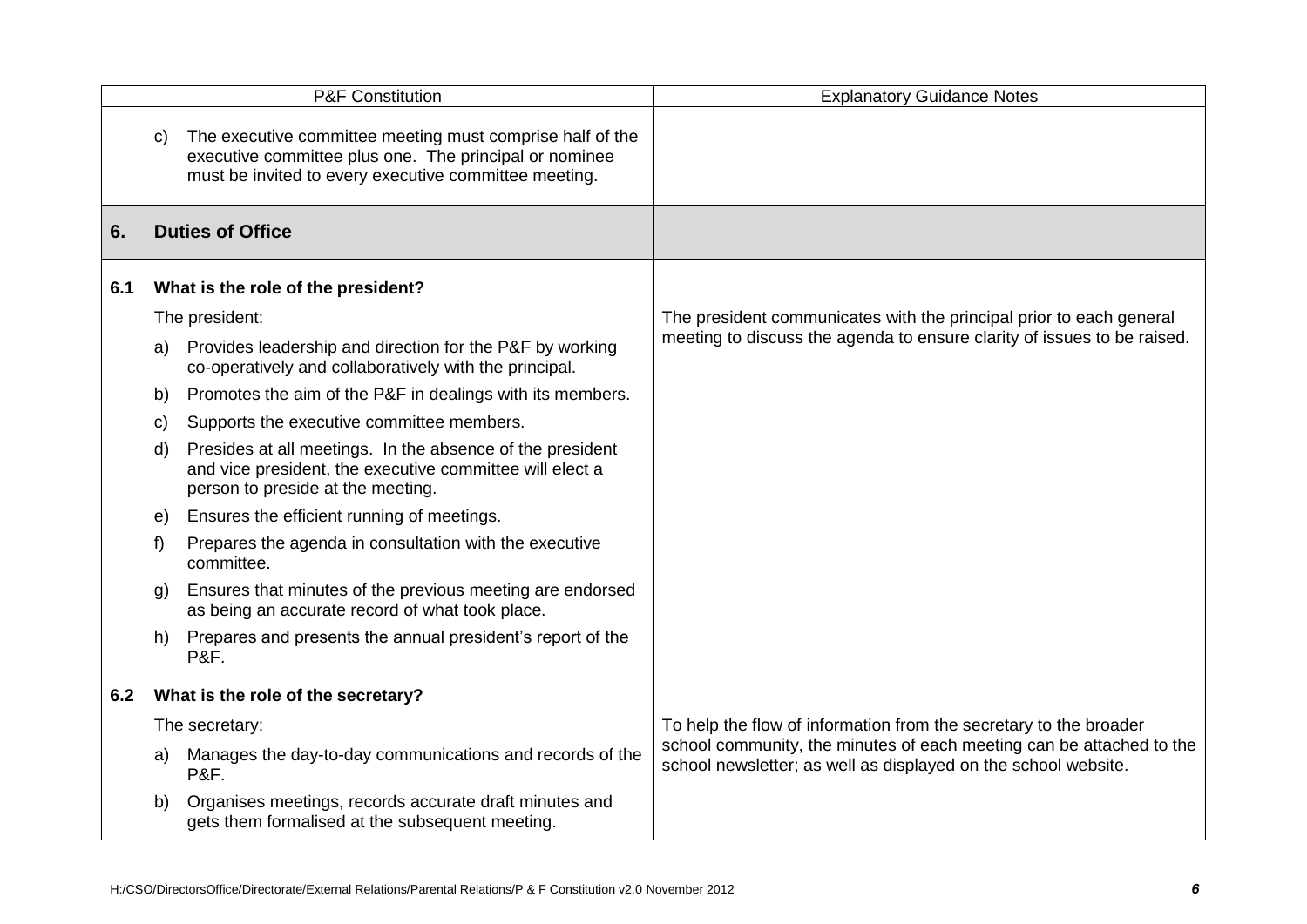|     |              | <b>P&amp;F Constitution</b>                                                                                                                                                                                                                                                                                                                                      | <b>Explanatory Guidance Notes</b>                                   |
|-----|--------------|------------------------------------------------------------------------------------------------------------------------------------------------------------------------------------------------------------------------------------------------------------------------------------------------------------------------------------------------------------------|---------------------------------------------------------------------|
|     | $\mathbf{C}$ | Receives and deals with correspondence in a manner<br>agreed upon by the executive committee.                                                                                                                                                                                                                                                                    |                                                                     |
|     | d)           | Maintains copies of minutes and such correspondence as is<br>appropriate.                                                                                                                                                                                                                                                                                        |                                                                     |
|     | $\Theta$     | Receives agenda items.                                                                                                                                                                                                                                                                                                                                           |                                                                     |
|     | f)           | Passes on records, in good order, to the incoming secretary.                                                                                                                                                                                                                                                                                                     |                                                                     |
| 6.3 |              | What is the role of the treasurer?                                                                                                                                                                                                                                                                                                                               |                                                                     |
|     |              | The treasurer:                                                                                                                                                                                                                                                                                                                                                   | The treasurer should have the appropriate skills, qualification and |
|     | a)           | Is responsible for ensuring that all the financial dealings of<br>the P&F are carried out in accordance with clauses 6.3 and<br>13.                                                                                                                                                                                                                              | experience to perform this role.                                    |
|     | b)           | Receives all monies and keeps appropriate financial<br>records.                                                                                                                                                                                                                                                                                                  |                                                                     |
|     | C)           | Presents, at each general meeting, a statement of accounts<br>showing current receipts and expenditure and a bank<br>reconciliation since the last meeting, together with the<br>outstanding balance, and shall present a bank statement for<br>notation by the president and secretary.                                                                         |                                                                     |
|     | d)           | Organises the annual audit of accounts in accordance with<br>13.4 and presents the annual financial report of the P&F.                                                                                                                                                                                                                                           | Appropriately externally audited accounts should be produced.       |
|     | e)           | Passes on records, in good order, to the incoming treasurer.                                                                                                                                                                                                                                                                                                     | The financial year runs from 1 January to 31 December.              |
|     | f)           | The treasurer shall:                                                                                                                                                                                                                                                                                                                                             |                                                                     |
|     |              | i)<br>receive all monies and keep accurate records of all<br>such monies received;<br>issue a receipt for all monies received;<br>ii)<br>obtain and keep receipts for all monies paid from<br>iii)<br>the P&F and<br>without delay bank all monies received intact. No<br>iv)<br>money shall be withdrawn from the said account<br>unless authorised by the P&F. |                                                                     |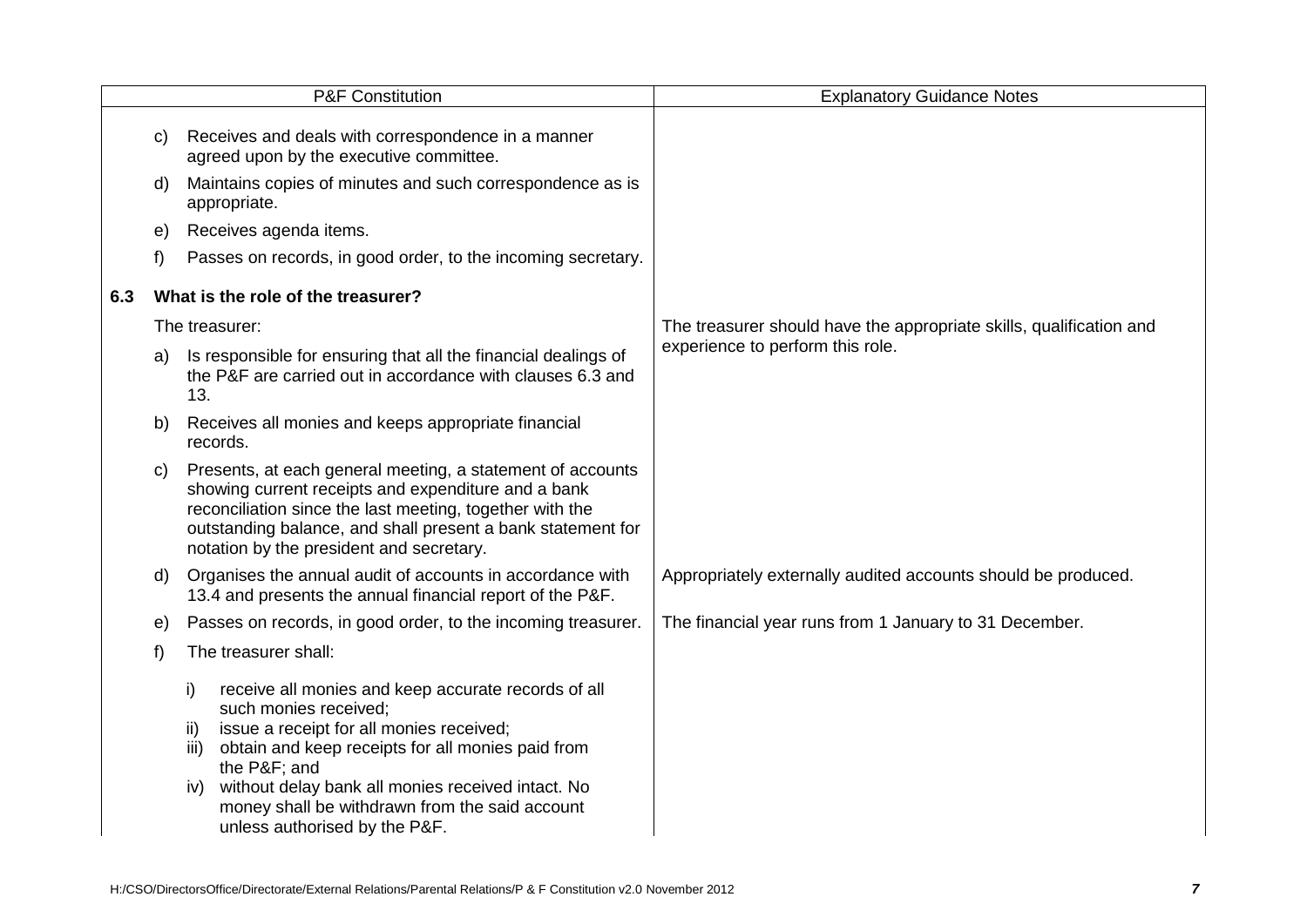| <b>P&amp;F Constitution</b>                                                                                                                                                                                                                                                                                                                                                                                                               |    |                                                                                                                                                                  | <b>Explanatory Guidance Notes</b>                                                                                                                                                                                                                                                                                                                                                                                                                                                                                                                                                                                                                     |
|-------------------------------------------------------------------------------------------------------------------------------------------------------------------------------------------------------------------------------------------------------------------------------------------------------------------------------------------------------------------------------------------------------------------------------------------|----|------------------------------------------------------------------------------------------------------------------------------------------------------------------|-------------------------------------------------------------------------------------------------------------------------------------------------------------------------------------------------------------------------------------------------------------------------------------------------------------------------------------------------------------------------------------------------------------------------------------------------------------------------------------------------------------------------------------------------------------------------------------------------------------------------------------------------------|
|                                                                                                                                                                                                                                                                                                                                                                                                                                           | g) | Prepares each payment, attaches relevant invoice with the<br>approval for payment and presents it to a co-signatory for<br>endorsement.                          |                                                                                                                                                                                                                                                                                                                                                                                                                                                                                                                                                                                                                                                       |
|                                                                                                                                                                                                                                                                                                                                                                                                                                           | h) | All books, receipts, vouchers and monthly statements of<br>account shall be made available to the auditors prior to the<br>annual general meeting.               |                                                                                                                                                                                                                                                                                                                                                                                                                                                                                                                                                                                                                                                       |
| 6.4                                                                                                                                                                                                                                                                                                                                                                                                                                       |    | What is the role of the Diocesan Parent Council<br>representative?                                                                                               |                                                                                                                                                                                                                                                                                                                                                                                                                                                                                                                                                                                                                                                       |
|                                                                                                                                                                                                                                                                                                                                                                                                                                           |    | The Diocesan Parent Council representative:                                                                                                                      |                                                                                                                                                                                                                                                                                                                                                                                                                                                                                                                                                                                                                                                       |
|                                                                                                                                                                                                                                                                                                                                                                                                                                           | a) | Keeps parents informed about Diocesan Parent Council<br>issues.                                                                                                  |                                                                                                                                                                                                                                                                                                                                                                                                                                                                                                                                                                                                                                                       |
|                                                                                                                                                                                                                                                                                                                                                                                                                                           | b) | Provides written and oral reports to the parents at parent<br>meetings, and arranges for the distribution of newsletters<br>and other communications to parents. |                                                                                                                                                                                                                                                                                                                                                                                                                                                                                                                                                                                                                                                       |
|                                                                                                                                                                                                                                                                                                                                                                                                                                           | C) | Informs the Diocesan Parent Council about parent concerns<br>and issues.                                                                                         |                                                                                                                                                                                                                                                                                                                                                                                                                                                                                                                                                                                                                                                       |
|                                                                                                                                                                                                                                                                                                                                                                                                                                           | d) | Attends Diocesan Parent Council meetings.                                                                                                                        |                                                                                                                                                                                                                                                                                                                                                                                                                                                                                                                                                                                                                                                       |
| 7.                                                                                                                                                                                                                                                                                                                                                                                                                                        |    | Election of officers and executive committee                                                                                                                     |                                                                                                                                                                                                                                                                                                                                                                                                                                                                                                                                                                                                                                                       |
| The members of the P&F shall at the annual general meeting elect the<br>executive officers listed in Clause 5.1 (b). Any candidate for the<br>executive committee is to be nominated and seconded. If there are a<br>greater number of candidates than required, an election is to be held<br>by secret ballot, decided by a simple majority. An independent person<br>such as the parish priest or principal is to conduct the election. |    |                                                                                                                                                                  | Note that under Clause 5.1(b), in addition to the officers<br>$\bullet$<br>(president, treasurer & secretary), any other executive committee<br>members need to be also elected.<br>Each parent/carer or member has one vote.<br>$\bullet$<br>There are no provisions for proxy or postal votes.<br>$\bullet$<br>Electing executive officers at the last general meeting of the year<br>has the advantage of providing a sense of continuity for the P&F<br>and allows for the efficient handing over of all records as well as<br>necessary forward planning. Positions on committees can still<br>be made available to new parents in the new year. |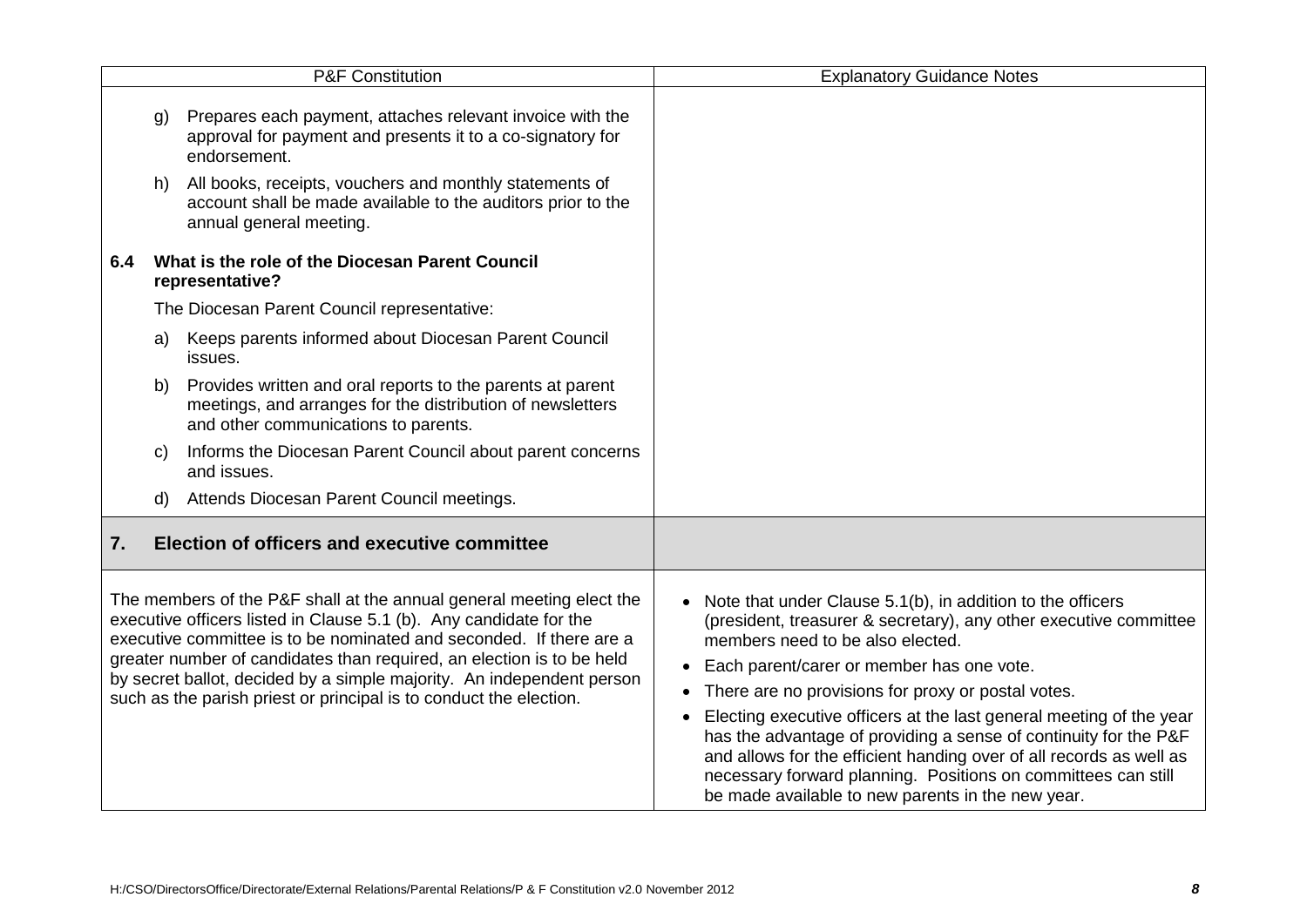| <b>P&amp;F Constitution</b>                                                                                                                                                                                                                                                                                                                                                                                                                                                                                                                                                                                                                                                                                                                      | <b>Explanatory Guidance Notes</b>                                                                                                                                                                                                                                                                                                                                                                                                                                                                                                                                                     |  |
|--------------------------------------------------------------------------------------------------------------------------------------------------------------------------------------------------------------------------------------------------------------------------------------------------------------------------------------------------------------------------------------------------------------------------------------------------------------------------------------------------------------------------------------------------------------------------------------------------------------------------------------------------------------------------------------------------------------------------------------------------|---------------------------------------------------------------------------------------------------------------------------------------------------------------------------------------------------------------------------------------------------------------------------------------------------------------------------------------------------------------------------------------------------------------------------------------------------------------------------------------------------------------------------------------------------------------------------------------|--|
|                                                                                                                                                                                                                                                                                                                                                                                                                                                                                                                                                                                                                                                                                                                                                  | • As the president plays a key role, it is advantageous for the<br>incoming president to be willing to serve two years in office and<br>for there to be a mixture of new and experienced officers on the<br>executive committee.<br>It is advantageous if candidates for president have previous<br>$\bullet$<br>service on the executive committee or active participation on<br>other P&F committees.<br>To make sure that the P&F committee continues to have fresh<br>people, the elected officers and members may only serve for<br>three consecutive years in any one position. |  |
| <b>Re-election</b><br>8.                                                                                                                                                                                                                                                                                                                                                                                                                                                                                                                                                                                                                                                                                                                         |                                                                                                                                                                                                                                                                                                                                                                                                                                                                                                                                                                                       |  |
| At each annual general meeting of the P&F, officers and members of<br>the executive committee shall retire from office but shall be eligible for<br>re-election. The officers of the P&F shall not hold any one office for<br>more than three consecutive years.<br>In calling for nominations the P & F must, no later than three weeks<br>prior to the annual general meeting, advise the school community of<br>any officers currently in their third consecutive year of office who<br>therefore will not be eligible for re-election. In the circumstance that<br>no one else nominates for such a position, the retiring officer may<br>continue in the role for a period not exceeding 12 months. No further<br>extension is permissible. | After a one year break a person could be re-elected to serve for up to<br>another three years.                                                                                                                                                                                                                                                                                                                                                                                                                                                                                        |  |
| <b>Termination of office</b><br>9.                                                                                                                                                                                                                                                                                                                                                                                                                                                                                                                                                                                                                                                                                                               |                                                                                                                                                                                                                                                                                                                                                                                                                                                                                                                                                                                       |  |
| Can positions be terminated?<br>The position of any officer absent from any three consecutive general<br>meetings without reasonable cause may be declared vacant.                                                                                                                                                                                                                                                                                                                                                                                                                                                                                                                                                                               |                                                                                                                                                                                                                                                                                                                                                                                                                                                                                                                                                                                       |  |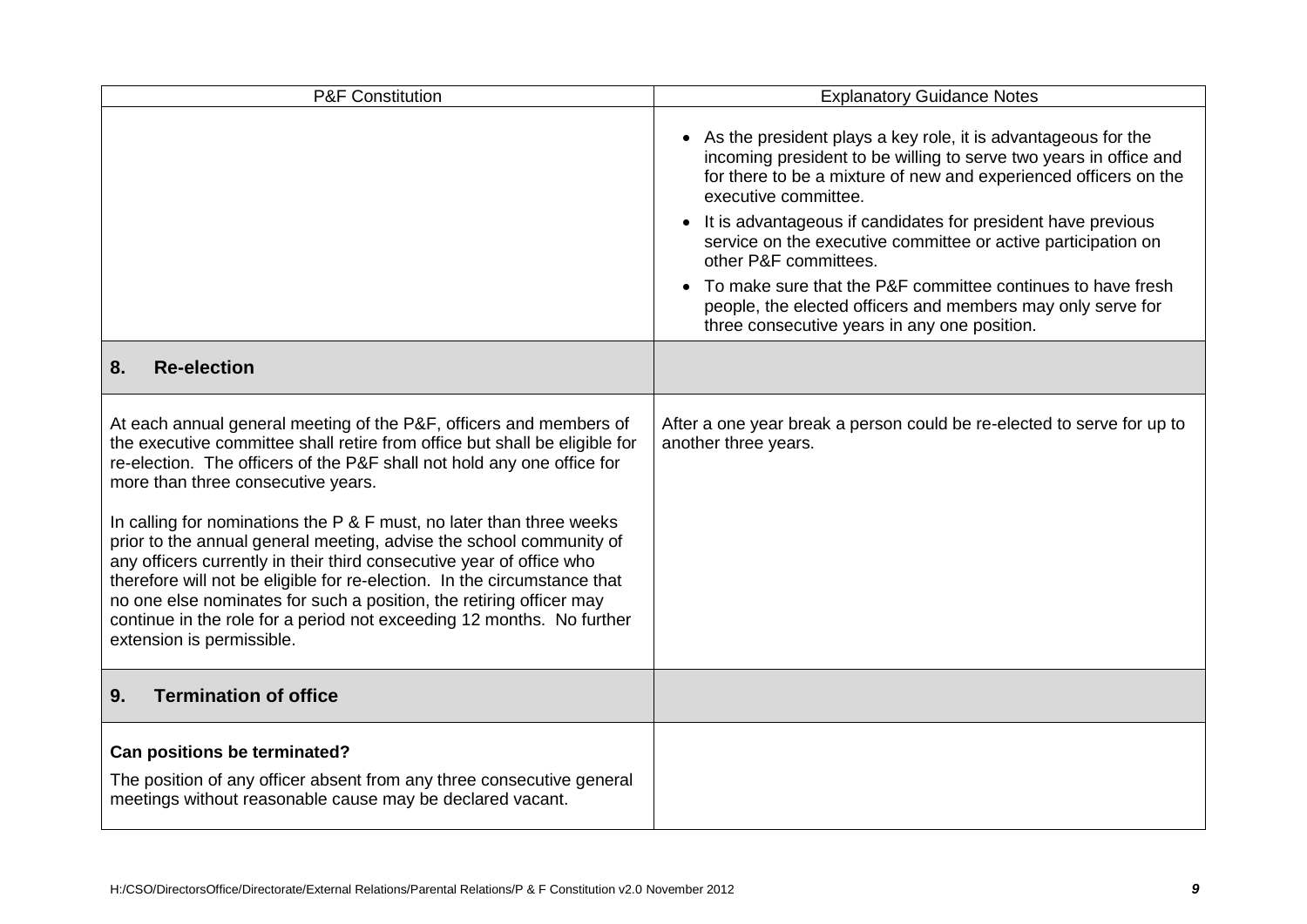| <b>P&amp;F Constitution</b>                                                                                                                                                                                                                                   | <b>Explanatory Guidance Notes</b>                                                                                                                                                                                                                                               |  |
|---------------------------------------------------------------------------------------------------------------------------------------------------------------------------------------------------------------------------------------------------------------|---------------------------------------------------------------------------------------------------------------------------------------------------------------------------------------------------------------------------------------------------------------------------------|--|
| A member of the executive committee may be removed from office by<br>resolution of the P&F carried out at a general or special general<br>meeting, providing that due notice of a motion to remove the member<br>specifying the grounds has first been given. |                                                                                                                                                                                                                                                                                 |  |
| 10. General meetings                                                                                                                                                                                                                                          |                                                                                                                                                                                                                                                                                 |  |
| The executive committee is to organise a general meeting at least<br>once every school term.                                                                                                                                                                  | General meetings provide a regular opportunity for the involvement of<br>the wider school community in the business of the P&F.                                                                                                                                                 |  |
| Notice of the meeting is to be given in a prior school newsletter<br>indicating the need for members to send agenda items, in writing or by                                                                                                                   | It is advantageous for the dates of meetings for the year to be<br>published as early as possible in the new school year.                                                                                                                                                       |  |
| email, to the secretary before the date of the next executive committee<br>meeting.                                                                                                                                                                           | The size of the quorum needs to take into account the size of the<br>school community and adjusted accordingly.                                                                                                                                                                 |  |
| A quorum for a general meeting shall be eight members including the<br>principal (or nominee) and three executive committee members. A<br>period of fifteen minutes is to be allowed before a general meeting is<br>cancelled.                                | A pre-organised and publicised agenda is required. People appreciate<br>meetings being planned and structured so they can achieve their<br>purposes. Some prepared input and some discussion time around an<br>already identified topic can improve peoples' understanding of a |  |
| No meeting is to continue beyond two hours unless a two-thirds<br>majority of those present agree to an extension.                                                                                                                                            | subject and help them feel included.                                                                                                                                                                                                                                            |  |
| All meetings shall be conducted in accordance with standard meeting                                                                                                                                                                                           | Guiding principles for discussions and decision making at meetings<br>include:                                                                                                                                                                                                  |  |
| procedures. In the case of a tied vote the chairperson shall exercise a<br>casting vote.                                                                                                                                                                      | Establish a warm, welcoming atmosphere.<br>$\bullet$                                                                                                                                                                                                                            |  |
| The order of business is as follows, unless the majority of those<br>present agree to change it:                                                                                                                                                              | Start on time. Tardy commencements generate poor attendance.<br>$\bullet$<br>Use processes which encourage everyone to participate in<br>$\bullet$<br>reflecting about and making decisions.                                                                                    |  |
| Prayer and welcome<br>$\bullet$<br>Record of attendance and apologies<br>$\bullet$                                                                                                                                                                            | Consult whenever practicable with those stakeholders likely to be<br>affected by a P&F decision.                                                                                                                                                                                |  |
| Confirmation and acceptance of the minutes of the previous<br>$\bullet$<br>meeting<br>Business arising from those minutes<br>$\bullet$<br>Correspondence: incoming and outgoing<br>Reports<br>$\bullet$                                                       | Where practicable seek first to make consensual decisions and vote<br>only when necessary, while conforming to the outlined constitutional<br>procedures.                                                                                                                       |  |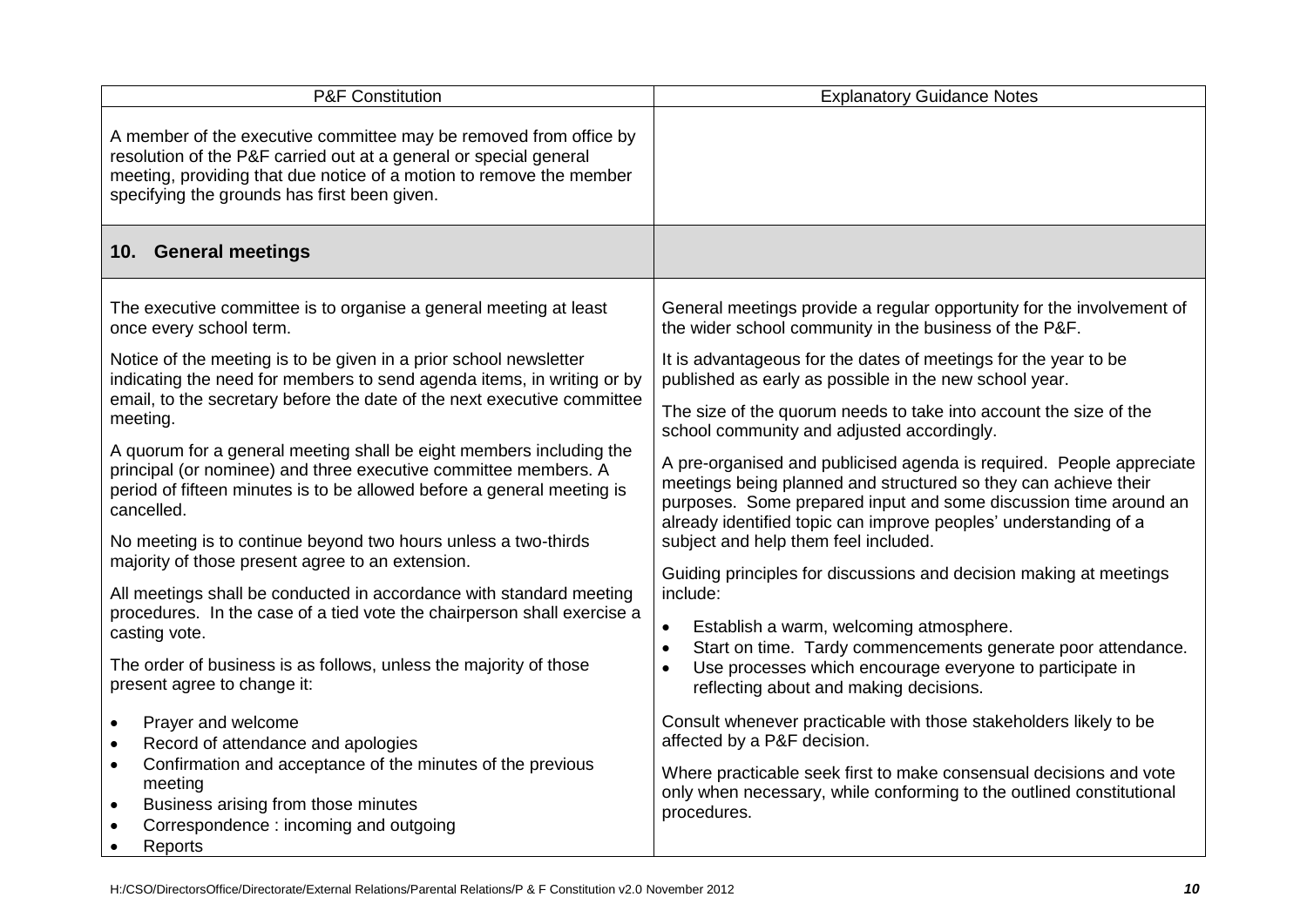| <b>P&amp;F Constitution</b>                                                                                                           | <b>Explanatory Guidance Notes</b>                                                                                                                                                                                                                                                                                                                                    |  |
|---------------------------------------------------------------------------------------------------------------------------------------|----------------------------------------------------------------------------------------------------------------------------------------------------------------------------------------------------------------------------------------------------------------------------------------------------------------------------------------------------------------------|--|
| Matters arising from executive meeting (includes motions<br>proposed)<br>Guest speaker and / or discussion session on nominated topic | Encourage two minute reporting process. If discussion continues past<br>15 minutes consider establishing a subcommittee to further explore<br>the issue with a report back date.                                                                                                                                                                                     |  |
| Matters for future consideration<br>Confirmation of next meeting date<br>Conclusion                                                   | General meetings should receive reports for endorsement or<br>comment. The detailed organisation of fetes and social events are<br>best done at committee level.                                                                                                                                                                                                     |  |
|                                                                                                                                       | The president, treasurer and principal normally give reports.<br>Committee coordinators, the school board liaison person and the<br>Diocesan Parent Council representative may also give reports.                                                                                                                                                                    |  |
|                                                                                                                                       | Matters for future consideration replaces 'General Business' in an<br>attempt to deal more productively with matters of concern raised at the<br>last minute. People should not expect that issues, without notice, can<br>be dealt with at the meeting at which they were raised. As always the<br>president decides if and how the matter might best be addressed. |  |
| 11. Annual general meeting                                                                                                            |                                                                                                                                                                                                                                                                                                                                                                      |  |
| There shall be an annual general meeting of the P&F when the annual<br>reports and financial statements are presented.                | The executive committee should normally meet in the month following<br>the AGM to handover between the committees.                                                                                                                                                                                                                                                   |  |
|                                                                                                                                       | Committee co-ordinators should provide a written summary of key<br>duties to incoming members.                                                                                                                                                                                                                                                                       |  |
| 12. Special general meetings                                                                                                          |                                                                                                                                                                                                                                                                                                                                                                      |  |
| 12.1 What is a special general meeting?                                                                                               | A special general meeting could be called in circumstances such as:                                                                                                                                                                                                                                                                                                  |  |
| A special general meeting is a mechanism for supporting the<br>continued operation of the P&F in unusual circumstances.               | When a general meeting is not scheduled but P&F business<br>needs to be dealt with;                                                                                                                                                                                                                                                                                  |  |
|                                                                                                                                       | When two general meetings have been cancelled due to lack of a<br>quorum;                                                                                                                                                                                                                                                                                            |  |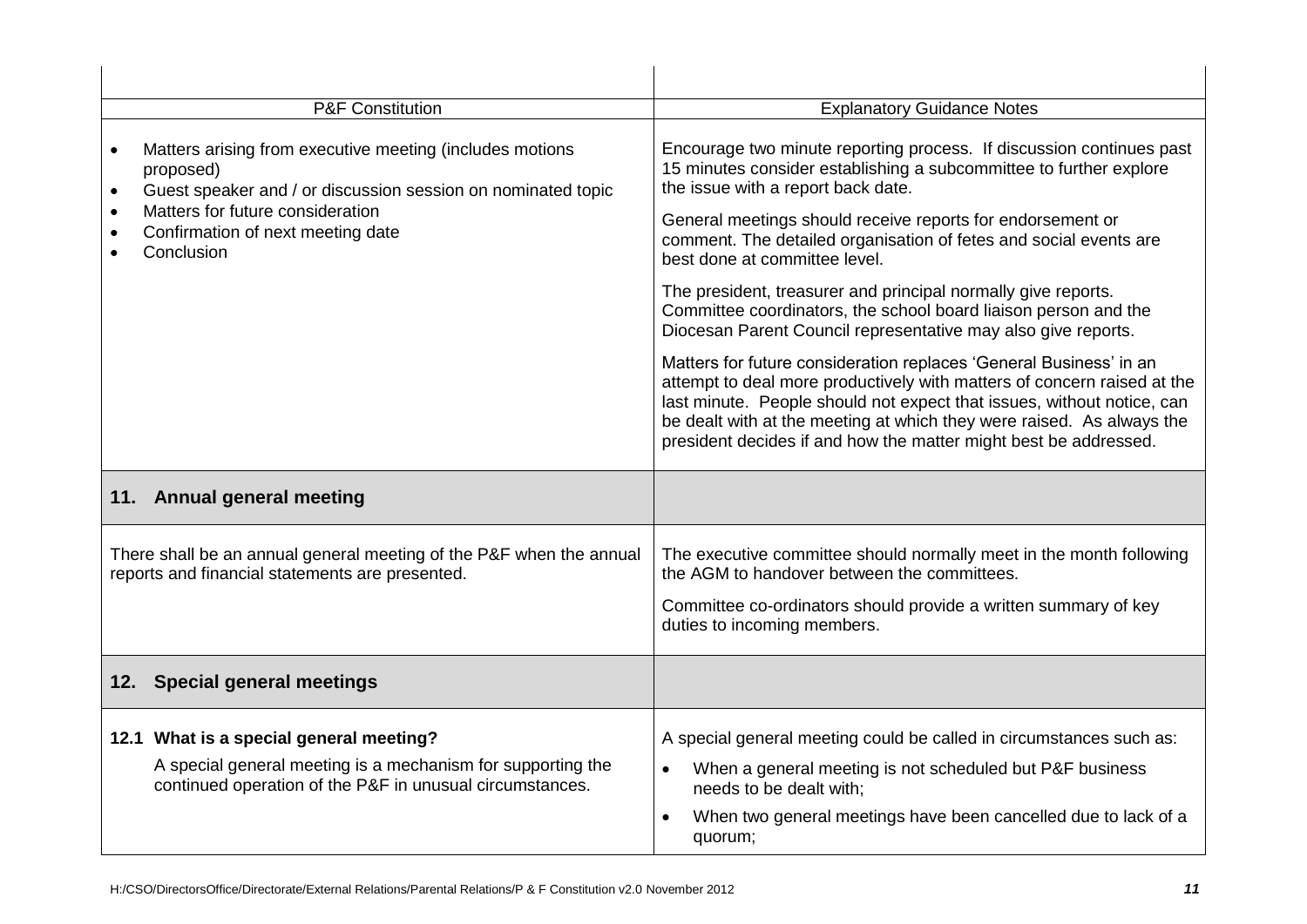|           |    | <b>P&amp;F Constitution</b>                                                                                                                                                                                                                                |           | <b>Explanatory Guidance Notes</b>                                                                                                                                            |
|-----------|----|------------------------------------------------------------------------------------------------------------------------------------------------------------------------------------------------------------------------------------------------------------|-----------|------------------------------------------------------------------------------------------------------------------------------------------------------------------------------|
|           | a) | 12.2 What is involved in calling a special general meeting?<br>A special general meeting can be called on the authority of                                                                                                                                 | $\bullet$ | If the P&F is not fulfilling its aim; or                                                                                                                                     |
|           |    | the executive committee or on written request to the<br>executive committee by members of ten individual families.                                                                                                                                         |           | If at the annual general meeting no one has accepted positions on<br>the executive committee and the P&F is unable to function.                                              |
|           | b) | A special general meeting must be held within 28 days of<br>the request being appropriately registered or, if that 28 day<br>period expires on a date which is not within a school term,<br>within 14 days of the commencement of the next school<br>term. |           |                                                                                                                                                                              |
|           | C) | At least seven days' notice of the special general meeting<br>shall be given in a prior school newsletter. The object of the<br>meeting is to be clearly stated.                                                                                           |           |                                                                                                                                                                              |
|           | d) | A quorum for a special general meeting is fifteen members<br>and must include the principal (or nominee) and three<br>members of the executive committee.                                                                                                  |           |                                                                                                                                                                              |
| 13. Funds |    |                                                                                                                                                                                                                                                            |           |                                                                                                                                                                              |
|           |    | 13.1 How are funds raised?                                                                                                                                                                                                                                 |           |                                                                                                                                                                              |
|           | a) | The executive committee is to develop a strategy for<br>fundraising that considers the community's ability to raise<br>funds. The proposals should then be presented to the<br>general meeting for discussion and approval.                                |           | This fundraising strategy must be developed in partnership with the<br>principal and is to focus on directions and activities articulated in the<br>school's strategic plan. |
|           | b) | With major fundraising events the protocols in the P&F<br>Operational Handbook must be followed strictly.                                                                                                                                                  |           |                                                                                                                                                                              |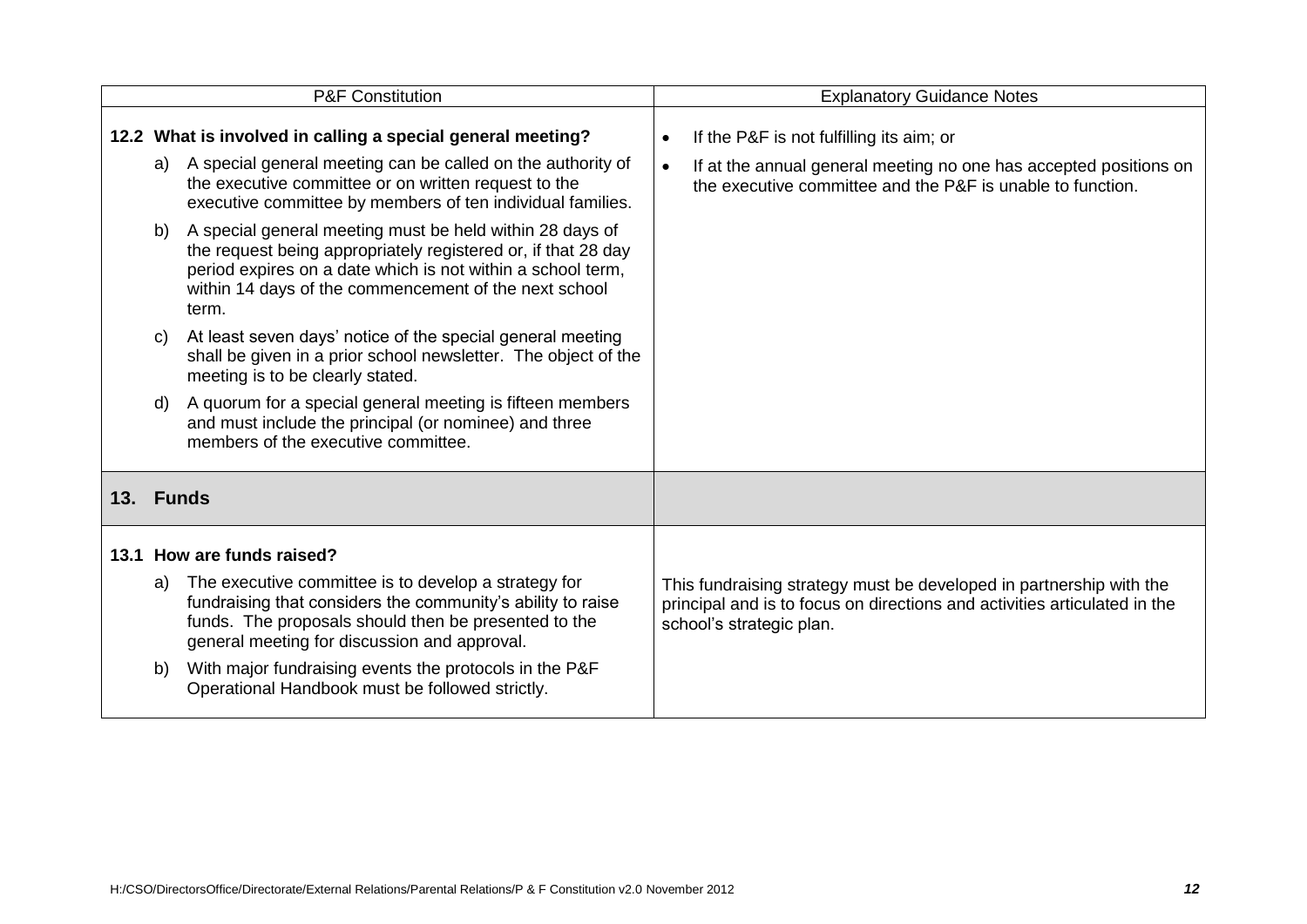| <b>P&amp;F Constitution</b> |              |                                                                                                                                                                                                                                                                                                                                                                                                 | <b>Explanatory Guidance Notes</b>                                                                                  |
|-----------------------------|--------------|-------------------------------------------------------------------------------------------------------------------------------------------------------------------------------------------------------------------------------------------------------------------------------------------------------------------------------------------------------------------------------------------------|--------------------------------------------------------------------------------------------------------------------|
|                             |              | 13.2 How are funds managed?                                                                                                                                                                                                                                                                                                                                                                     |                                                                                                                    |
|                             |              | a) Funds are to be used solely for the aim of the P&F in its role<br>of providing benefit for the school:                                                                                                                                                                                                                                                                                       |                                                                                                                    |
|                             |              | All funds raised by or on behalf of the P&F must be<br>banked promptly and fully intact into an account in the<br>name of the P&F and all expenses paid by cheque or<br>EFT.                                                                                                                                                                                                                    | Cash received should not be used to pay bills - there needs to be a<br>paper trail of all incomings and outgoings. |
|                             |              | Funds of the P&F are to be deposited into an interest<br>bearing account in a reputable financial institution in the<br>name of the P&F.                                                                                                                                                                                                                                                        |                                                                                                                    |
|                             | b)           | The president, treasurer, secretary and principal shall be<br>authorised signatories to the account. In any particular<br>instance, the principal and any one of the P&F officers can<br>sign cheques or authorise EFTs. At the end of their term of<br>office, the payment authorities of P&F officers must be<br>removed and replaced by the payment authorities of the<br>incoming officers. | The principal's signature is included for convenience and emergency<br>situations that may occur.                  |
|                             | C)           | Funds are transferred to the school as a donation to support<br>and contribute to the resourcing of the school's strategic<br>plan. All donations are to be transferred expeditiously, in full<br>and without restriction.                                                                                                                                                                      |                                                                                                                    |
|                             | d)           | Small expenditures necessary to support community<br>building activities are to be paid in accordance with<br>paragraph b) above.                                                                                                                                                                                                                                                               |                                                                                                                    |
|                             | e)           | All accounts must be paid promptly after submission to a<br>general meeting and if passed must be signed by the chair.                                                                                                                                                                                                                                                                          |                                                                                                                    |
|                             | $\mathsf{f}$ | Accounts must be audited as at 31 December.                                                                                                                                                                                                                                                                                                                                                     |                                                                                                                    |
|                             | g)           | All items of equipment purchased from funds raised by the<br>P&F, whether intended for school use or for use by the P&F<br>in connection with its own administration, shall become the<br>property of the school. The P&F owns no property, plant or<br>equipment.                                                                                                                              |                                                                                                                    |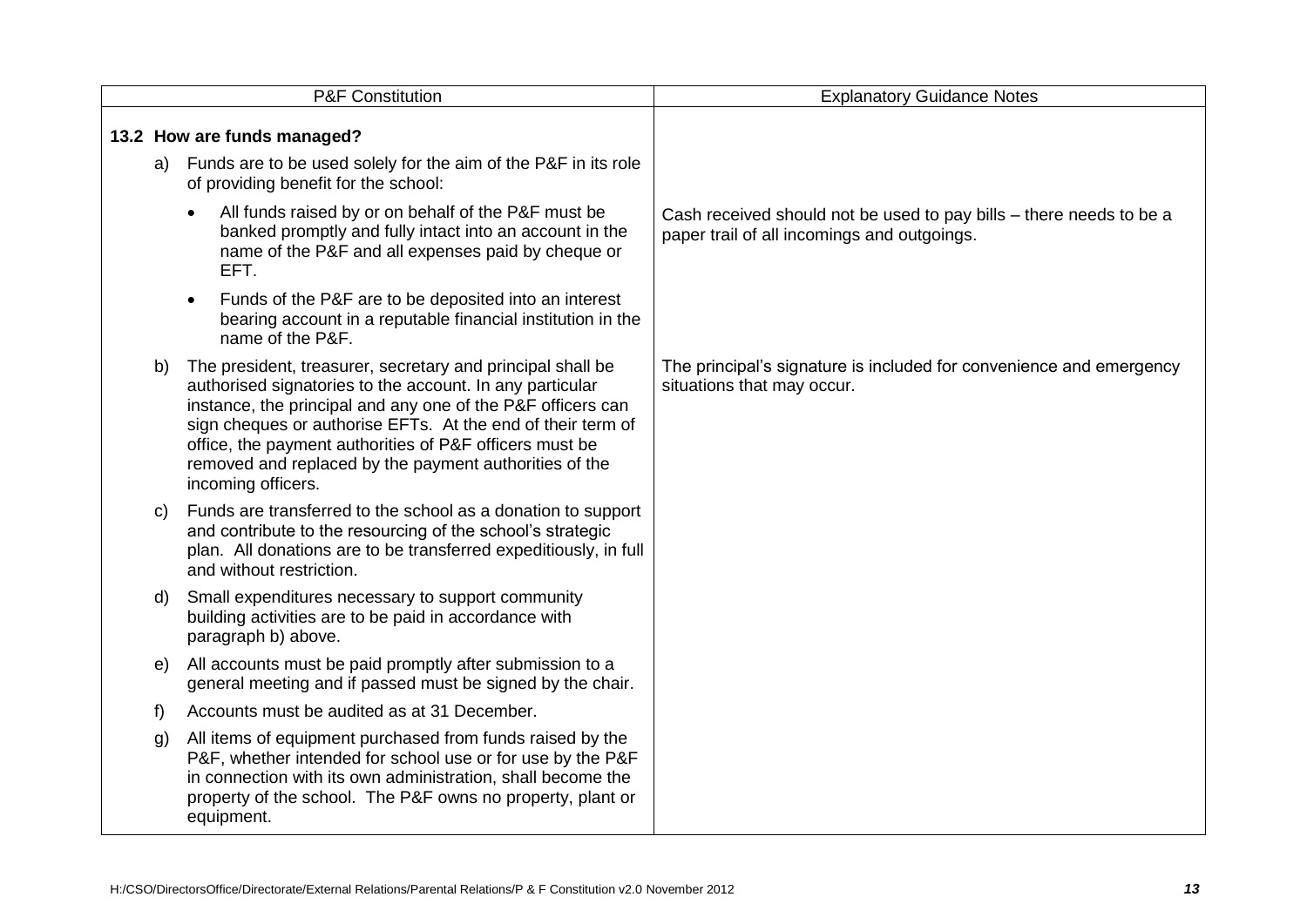| <b>P&amp;F Constitution</b> |    |                                                                                                                                                                                                                                                                                                                                                                                                                                                                                                                                                | <b>Explanatory Guidance Notes</b>                                                                                                                                                                                                                                                                                                                                                                                                                                                                                       |
|-----------------------------|----|------------------------------------------------------------------------------------------------------------------------------------------------------------------------------------------------------------------------------------------------------------------------------------------------------------------------------------------------------------------------------------------------------------------------------------------------------------------------------------------------------------------------------------------------|-------------------------------------------------------------------------------------------------------------------------------------------------------------------------------------------------------------------------------------------------------------------------------------------------------------------------------------------------------------------------------------------------------------------------------------------------------------------------------------------------------------------------|
|                             | h) | Funds allocated to school projects, after consultation with<br>the principal, parish priest and school board (if the school<br>has a board), are to be included in the school's annual<br>budget.                                                                                                                                                                                                                                                                                                                                              |                                                                                                                                                                                                                                                                                                                                                                                                                                                                                                                         |
|                             |    | 13.3 How are decisions made about allocation of funds raised?                                                                                                                                                                                                                                                                                                                                                                                                                                                                                  |                                                                                                                                                                                                                                                                                                                                                                                                                                                                                                                         |
|                             |    | a) Either late in Term 4 or early in Term 1 the principal meets<br>with the executive committee and the school board (if the<br>school has a board) to articulate strategic resourcing<br>priorities for the school year and agrees with the committee<br>a list of items linked to the school's strategic plan for which<br>the P&F will fundraise. They will also agree on a timetable<br>for fundraising and transferring funds to the school. This<br>plan will be presented to the first general meeting of the year<br>for ratification. | A consultation at the beginning of the year is essential. The principal<br>and the school board are in the best position to suggest areas that<br>meet the school's identified strategic priorities. However, enthusiasm<br>about fundraising can only be sustained through knowledge of and a<br>sense of ownership of how the funds are spent. The consultation<br>needs to be realistic about the level of funding that the P&F can<br>provide.<br>The amount in petty cash should be agreed to at the first general |
|                             | b) | The P&F then develops a fundraising strategy for the year<br>including an annual budget for donations to the school and<br>community building activities. The strategy is also<br>presented to the first general meeting of the year for<br>ratification.                                                                                                                                                                                                                                                                                      | meeting and a cheque drawn. A cash float can also be made<br>available for major one-off activities. Approval of floats should be<br>formally agreed to and minuted at a general meeting prior to the<br>money being needed.                                                                                                                                                                                                                                                                                            |
|                             | C) | With the exception of petty cash all expenditure of P&F<br>funds must be approved or ratified by the P&F at a general<br>meeting.                                                                                                                                                                                                                                                                                                                                                                                                              |                                                                                                                                                                                                                                                                                                                                                                                                                                                                                                                         |
|                             |    | At the AGM the principal will give a short presentation about<br>how the funds donated by the P&F have been used during<br>the year.                                                                                                                                                                                                                                                                                                                                                                                                           |                                                                                                                                                                                                                                                                                                                                                                                                                                                                                                                         |
|                             |    | 13.4 What are the annual audit requirements of the P&F?                                                                                                                                                                                                                                                                                                                                                                                                                                                                                        |                                                                                                                                                                                                                                                                                                                                                                                                                                                                                                                         |
|                             | a) | Financial records must be audited as at 31 December each<br>year to comply with the Federal Government Financial<br>Questionnaire Reporting.                                                                                                                                                                                                                                                                                                                                                                                                   | Auditing as at 31 December is a CSO and Department of Education,<br>Science and Training (DEST) requirement. The auditor must:                                                                                                                                                                                                                                                                                                                                                                                          |
|                             | b) | The auditor must be a qualified, independent accountant.                                                                                                                                                                                                                                                                                                                                                                                                                                                                                       | Be a member of one of the following professional bodies: The<br>a)<br>Institute of Chartered Accountants, The Australian Society of<br>CPAs or the National Institute of Accountants.                                                                                                                                                                                                                                                                                                                                   |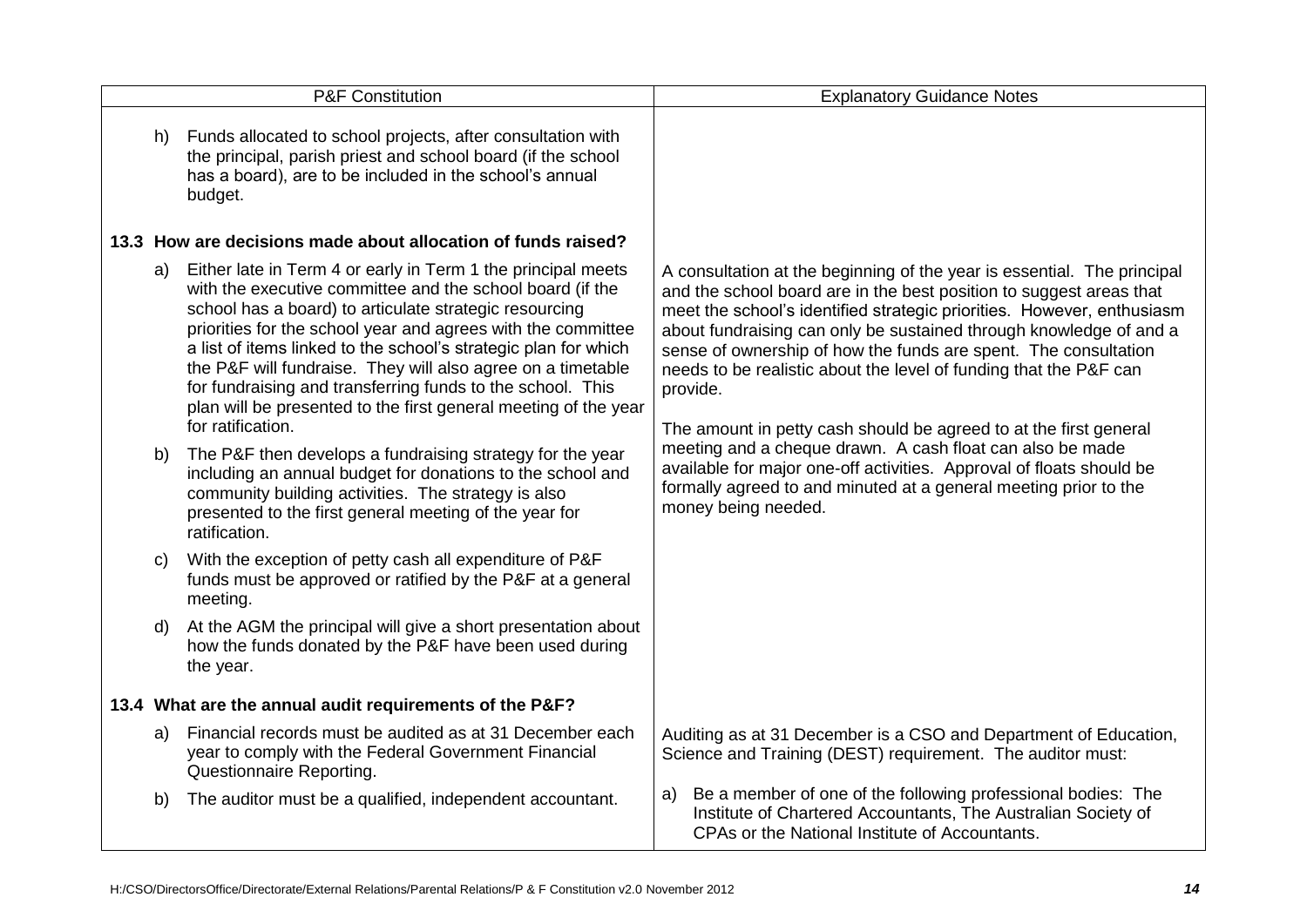| <b>P&amp;F Constitution</b>                                                                                                                                                                                                                                                                                                                                                                                                                                                                    |                                                                                                                                                                                                                                                                                                                                                                                 | <b>Explanatory Guidance Notes</b>                                                                                                                                                                                                                         |
|------------------------------------------------------------------------------------------------------------------------------------------------------------------------------------------------------------------------------------------------------------------------------------------------------------------------------------------------------------------------------------------------------------------------------------------------------------------------------------------------|---------------------------------------------------------------------------------------------------------------------------------------------------------------------------------------------------------------------------------------------------------------------------------------------------------------------------------------------------------------------------------|-----------------------------------------------------------------------------------------------------------------------------------------------------------------------------------------------------------------------------------------------------------|
|                                                                                                                                                                                                                                                                                                                                                                                                                                                                                                | The annual audit must be completed in time to be accepted<br>C)<br>at the first general meeting and a copy given to the principal<br>by 31 March each year.                                                                                                                                                                                                                     | Not be a member (or relative of a member) of the executive<br>b)<br>committee.                                                                                                                                                                            |
|                                                                                                                                                                                                                                                                                                                                                                                                                                                                                                | The auditor should provide a management letter on<br>d)<br>completion of the audit to the P&F president.                                                                                                                                                                                                                                                                        |                                                                                                                                                                                                                                                           |
|                                                                                                                                                                                                                                                                                                                                                                                                                                                                                                | A copy of the audited accounts must be provided to the<br>e)<br>President of the Diocesan Parent Council by 31 March each<br>year.                                                                                                                                                                                                                                              |                                                                                                                                                                                                                                                           |
|                                                                                                                                                                                                                                                                                                                                                                                                                                                                                                | 14. Subcommittees                                                                                                                                                                                                                                                                                                                                                               |                                                                                                                                                                                                                                                           |
| The P&F may establish committees to carry out particular functions on<br>its behalf. These committees are to have specific terms of reference<br>and are to report their operations to general meetings of the P&F.<br>Where possible, they should include at least one member of the<br>executive committee.<br>After paying receipted expenses of their operations, the balance of<br>funds of committees are to be remitted to the funds of the P&F as<br>soon as it is practical to do so. |                                                                                                                                                                                                                                                                                                                                                                                 | Committees are recommended as a means of encouraging the<br>inclusion of as many parents and community members as possible.<br>Volunteers are much more likely to make themselves available for<br>specific time-limited tasks than for open-ended roles. |
|                                                                                                                                                                                                                                                                                                                                                                                                                                                                                                | 15. Dissolution                                                                                                                                                                                                                                                                                                                                                                 |                                                                                                                                                                                                                                                           |
|                                                                                                                                                                                                                                                                                                                                                                                                                                                                                                | 15.1 How might the P&F be dissolved?                                                                                                                                                                                                                                                                                                                                            |                                                                                                                                                                                                                                                           |
|                                                                                                                                                                                                                                                                                                                                                                                                                                                                                                | The P&F is automatically dissolved if the school closes<br>a)<br>down or is amalgamated.                                                                                                                                                                                                                                                                                        |                                                                                                                                                                                                                                                           |
|                                                                                                                                                                                                                                                                                                                                                                                                                                                                                                | The P&F can be dissolved following a special general<br>b)<br>meeting. This can be called in accordance with clause 12<br>specifically for the purpose of providing an opportunity for<br>the school community to discuss the issue to dissolve the<br>P&F. At least three-quarters of the members present must<br>vote in favour of the resolution to dissolve the P&F for the |                                                                                                                                                                                                                                                           |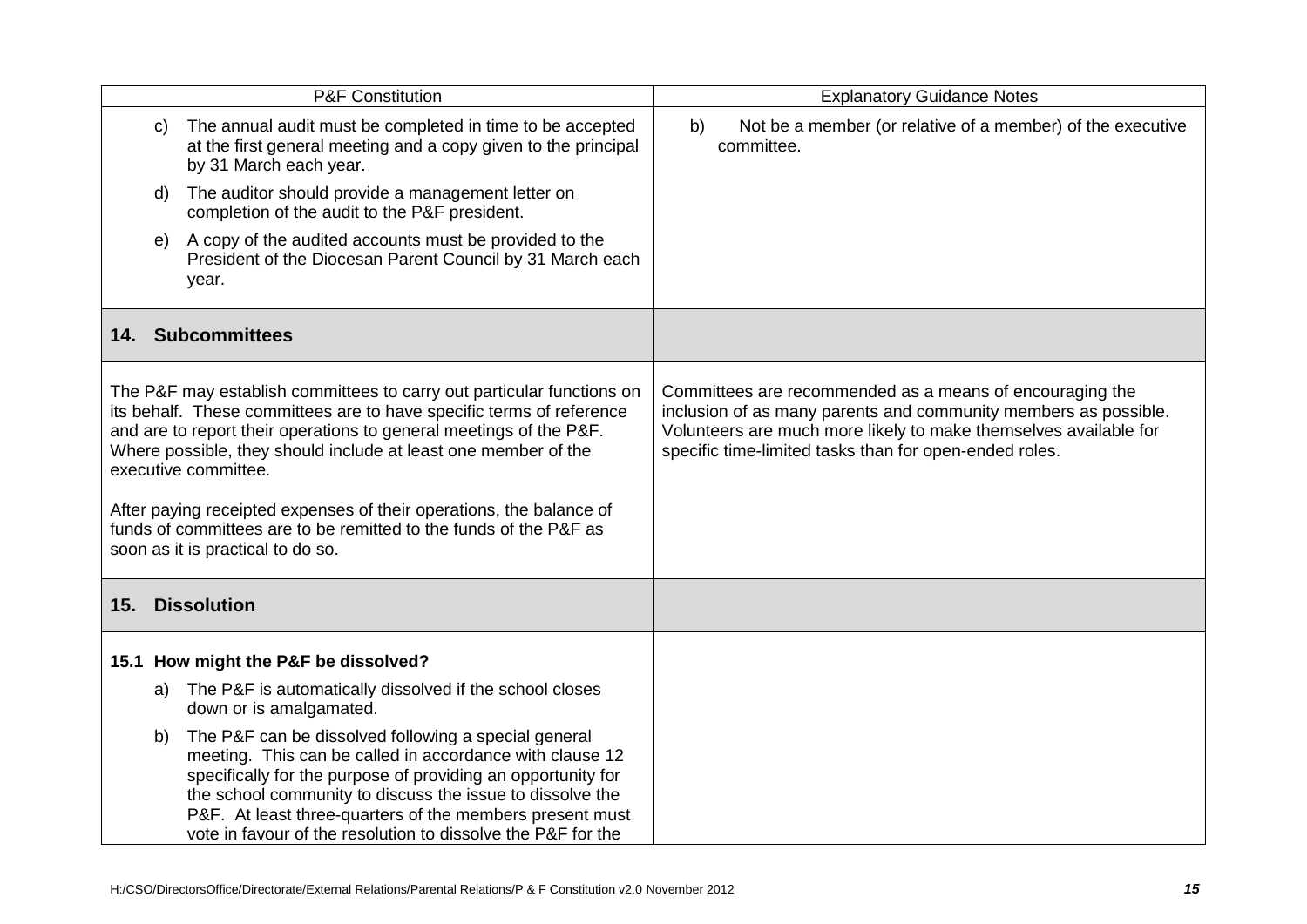| motion<br>. Je carrie⊂.<br>ιυ ι |  |
|---------------------------------|--|
|                                 |  |

|                                                                                                                                                                                                                                                                                                                                                                                     |    | <b>P&amp;F Constitution</b>                                                                                                                                                                                                                                                                                                           | <b>Explanatory Guidance Notes</b> |
|-------------------------------------------------------------------------------------------------------------------------------------------------------------------------------------------------------------------------------------------------------------------------------------------------------------------------------------------------------------------------------------|----|---------------------------------------------------------------------------------------------------------------------------------------------------------------------------------------------------------------------------------------------------------------------------------------------------------------------------------------|-----------------------------------|
|                                                                                                                                                                                                                                                                                                                                                                                     | C) | In certain serious circumstances where it is judged that the<br>functions of the P&F are at variance with the vision and<br>mission of Catholic education, the Director of Schools may<br>intervene and dissolve the P&F after consultation with the<br>parish priest, principal and the president of the Diocesan<br>Parent Council. |                                   |
|                                                                                                                                                                                                                                                                                                                                                                                     |    | 15.2 What happens to assets, records and funds on dissolution?                                                                                                                                                                                                                                                                        |                                   |
|                                                                                                                                                                                                                                                                                                                                                                                     |    | After all expenses and liabilities are paid:                                                                                                                                                                                                                                                                                          |                                   |
|                                                                                                                                                                                                                                                                                                                                                                                     | a) | Where a school is closed under clause 15.1(a), the<br>remaining assets, records and funds shall be handed over to<br>the parish priest in the case of a primary school and the<br>Catholic Schools Office in the case of a secondary school.                                                                                          |                                   |
|                                                                                                                                                                                                                                                                                                                                                                                     | b) | Where a school is amalgamated under clause 15.1(a), the<br>remaining assets, records and funds shall be handed over to<br>the principal of the amalgamated school for the purpose of<br>the amalgamated school.                                                                                                                       |                                   |
|                                                                                                                                                                                                                                                                                                                                                                                     | C) | Where a P&F is dissolved under clause 15.1(b) or (c), the<br>remaining assets, records and funds shall be handed over to<br>the school principal for the purposes of the school.                                                                                                                                                      |                                   |
|                                                                                                                                                                                                                                                                                                                                                                                     |    | 16. Amendment of constitution                                                                                                                                                                                                                                                                                                         |                                   |
|                                                                                                                                                                                                                                                                                                                                                                                     |    | How can changes be made to this constitution?                                                                                                                                                                                                                                                                                         |                                   |
| This constitution may only be changed by resolution at a general<br>meeting or a special general meeting and only after due notice, in<br>writing, has been given at a previous general meeting. Any proposed<br>change to the Constitution will not be effective unless consented to in<br>writing by the Director of Schools and the president of the Diocesan<br>Parent Council. |    | All amendments must be accepted by at least three quarters of those                                                                                                                                                                                                                                                                   |                                   |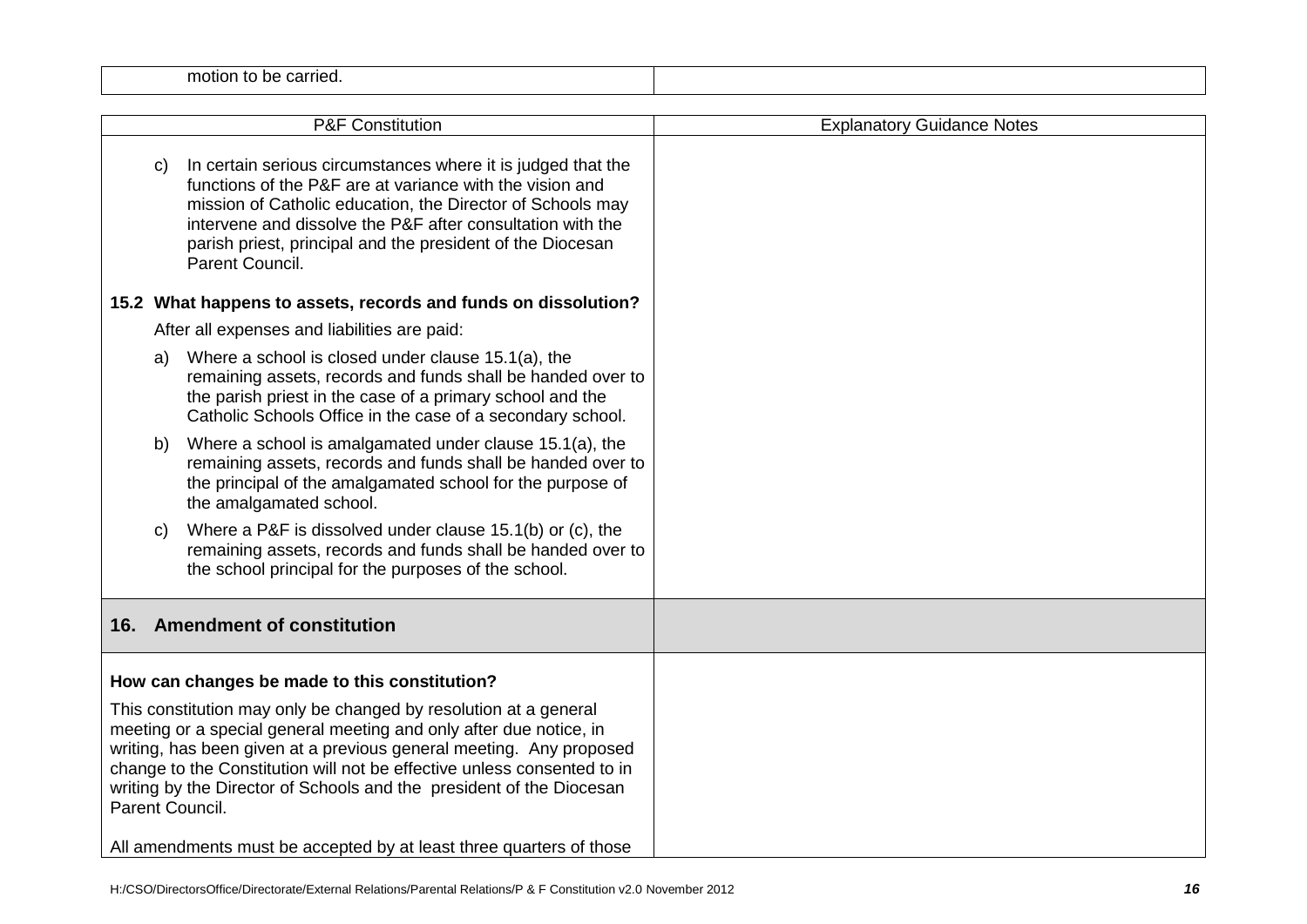| present and must be in accordance with the aims of the constitution.                                                                                                                                        |  |
|-------------------------------------------------------------------------------------------------------------------------------------------------------------------------------------------------------------|--|
| The president of the Diocesan Parent Council and the Director of<br>Schools may jointly amend the constitution by notice in writing to the<br>P&F in circumstances which they consider to be extraordinary. |  |
| Copies of any amendment to the P&F's constitution must be provided<br>to the CSO and Diocesan Parent Council.                                                                                               |  |